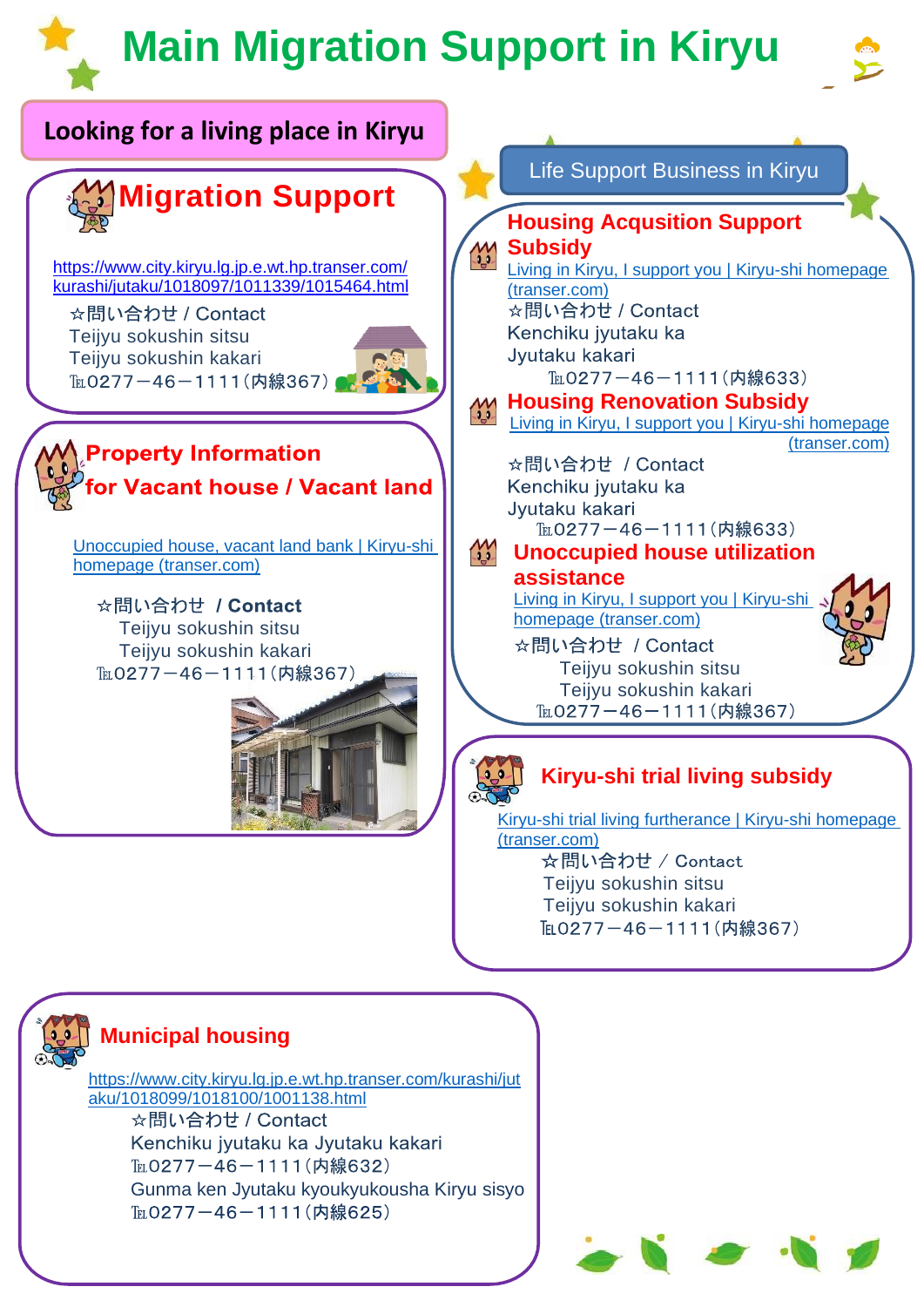

#### **Free medical expenses**

**until graduating junior high school**

[Subsidy for medical expenses for child-rearing](https://www.city.kiryu.lg.jp.e.wt.hp.transer.com/kosodate/1009667/1018395/index.html)  [households | Kiryu-shi homepage \(transer.com\)](https://www.city.kiryu.lg.jp.e.wt.hp.transer.com/kosodate/1009667/1018395/index.html)

☆問い合わせ / Contact Iryo Hoken ka Iryo Jyosei kakari TELO277-46-1111(内線272)





Maternity health check Subsidy for treatment cost of Breastfeeding outpatient / infertility / Recurrent pregnancy loss [Subsidy for medical expenses for child-rearing](https://www.city.kiryu.lg.jp.e.wt.hp.transer.com/kosodate/1009667/1018395/index.html) 

[households | Kiryu-shi homepage \(transer.com\)](https://www.city.kiryu.lg.jp.e.wt.hp.transer.com/kosodate/1009667/1018395/index.html)

☆問い合わせ / Contact Kosodate Soudan ka Boshi hoken kakari  $T_{EL}$ 0277 - 43 - 2000

### **Online care Support Center**

[Child care consultation counter | Kiryu-shi homepage](https://www.city.kiryu.lg.jp.e.wt.hp.transer.com/kosodate/1018221/index.html)  [\(transer.com\)](https://www.city.kiryu.lg.jp.e.wt.hp.transer.com/kosodate/1018221/index.html)

☆問い合わせ / Contact

Kosodate sodan ka

Kosodate shien senta- $T_{EL}$ 0277 - 46 - 5031



**Child Healthy Upbringing Business for after school [After-school children's club]**

After-school children's club | Kiryu-shi homepage [\(transer.com\)](https://www.city.kiryu.lg.jp.e.wt.hp.transer.com/kosodate/gakko/1018265/index.html)

☆問い合わせ / Contact Kosodate sodan ka Kosodate sien kakari  $T_{EL}$ 0277 - 47 - 1152

**Indoor Playground** : Kinopee Land

[Subsidy for medical expenses for child-rearing](https://www.city.kiryu.lg.jp.e.wt.hp.transer.com/kosodate/1009667/1018395/index.html)  [households | Kiryu-shi homepage \(transer.com\)](https://www.city.kiryu.lg.jp.e.wt.hp.transer.com/kosodate/1009667/1018395/index.html) [Enjoy going out with your child | Kiryu-shi](https://www.city.kiryu.lg.jp.e.wt.hp.transer.com/kosodate/spot/index.html)  [homepage \(transer.com\)](https://www.city.kiryu.lg.jp.e.wt.hp.transer.com/kosodate/spot/index.html)

#### **Child care Support Center**

[Child care consultation counter | Kiryu-shi](https://www.city.kiryu.lg.jp.e.wt.hp.transer.com/kosodate/1018221/index.html)  [homepage \(transer.com\)](https://www.city.kiryu.lg.jp.e.wt.hp.transer.com/kosodate/1018221/index.html)

☆問い合わせ / Contact Kosodate Soudan ka Boshi hoken kakari  $T_{EL}$ 0277 - 46 - 5031



#### **Free preschool education and childcare**

[Free preschool education and childcare | Kiryu-shi](https://www.city.kiryu.lg.jp.e.wt.hp.transer.com/kosodate/1009669/1015626.html)  [homepage \(transer.com\)](https://www.city.kiryu.lg.jp.e.wt.hp.transer.com/kosodate/1009669/1015626.html)

☆問い合わせ / Contact Kosodate shien ka Enji sa-bisu kakari $T_{E}$  0277 - 47 - 1152



#### **School lunch Support**

[https://www.city.kiryu.lg.jp.e.wt.hp.transer.com/kosod](https://www.city.kiryu.lg.jp.e.wt.hp.transer.com/kosodate/gakko/kyushoku/1016783.html) [ate/gakko/kyushoku/1016783.html](https://www.city.kiryu.lg.jp.e.wt.hp.transer.com/kosodate/gakko/kyushoku/1016783.html) [https://www.city.kiryu.lg.jp.e.wt.hp.transer.com/kosod](https://www.city.kiryu.lg.jp.e.wt.hp.transer.com/kosodate/gakko/kyushoku/1001457.html) [ate/gakko/kyushoku/1001457.html](https://www.city.kiryu.lg.jp.e.wt.hp.transer.com/kosodate/gakko/kyushoku/1001457.html) 

☆問い合わせ / Contact Kyoiku iinkai Kyoiku bu somu ka Gakko Kyushoku Chuo Kyodo Choriba  $T_{EL}$ 0277 - 45 - 0003